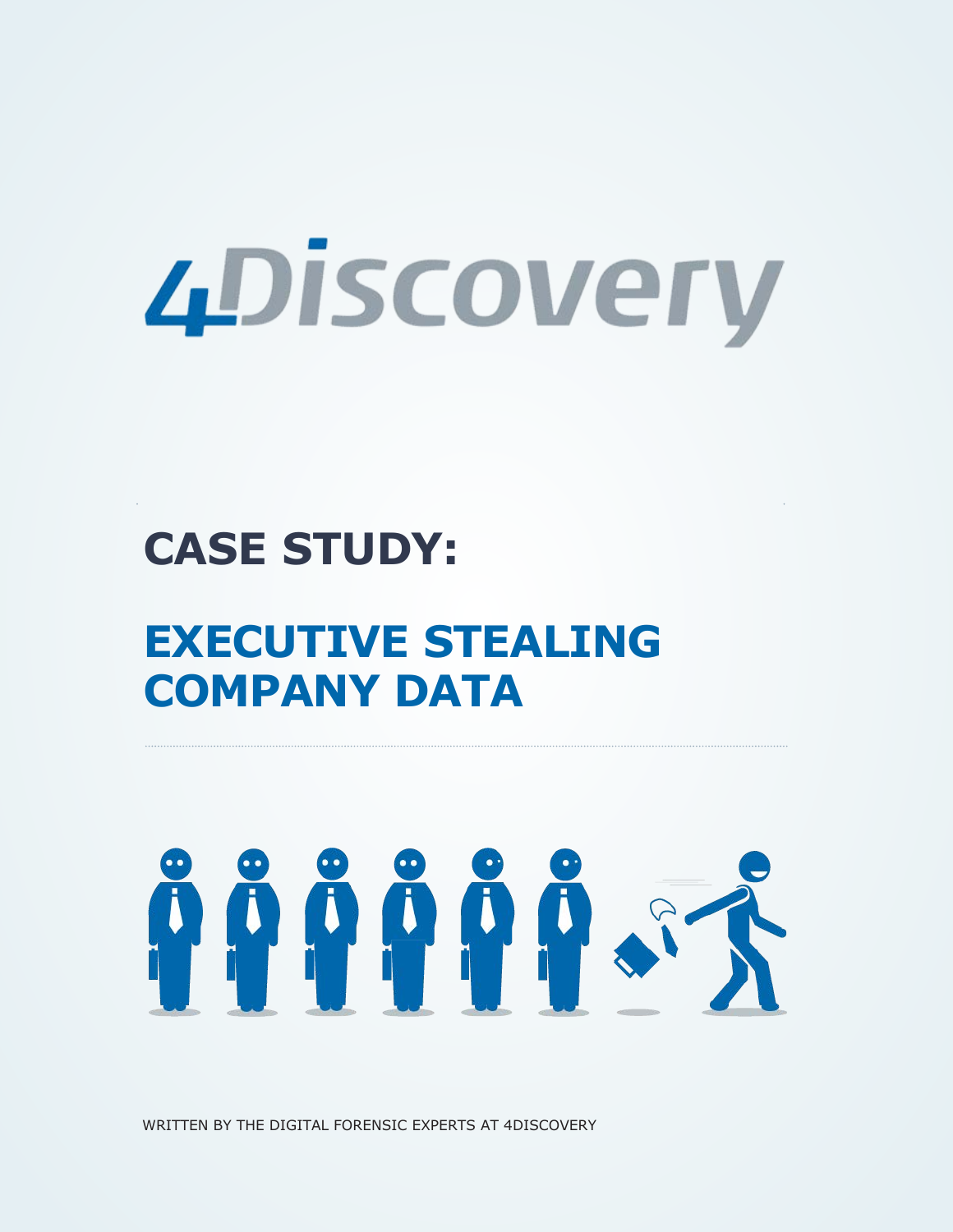

### **CASE STUDY : EXECUTIVE STEALING COMPANY DATA**

# **Executive Including Personal Address on Company Emails Raises Business Owner's Concerns**

SMB data analytics firm / central office and remote workforce



### **THE ISSUE**

The owner of a small data analytics firm had noticed that the organization's head of sales had included his personal Gmail address on the CC of a forwarded email. A look at previous communications from the email server revealed that this sales executive had been frequently BCC'ing their personal Gmail address in sent emails. There was a raised level of concern when the owner received notification from their email service provider, MailChimp, that a download of the company's contact records had been completed, without the owner performing this action. The owner's suspicions prompted them to contact their corporate attorney, who engaged 4Discovery to investigate the activity.

### **THE APPROACH**

The first step was to work with the business owner and counsel to determine what platforms, files, and data the sales executive had access to. This includes the types of company-issued devices and systems that the executive accessed remotely through the Cloud. It was essential to understand the owner's hypothesis regarding the activity taken by the executive. For example, the sales executive did have access to the company's MailChimp account but had never previously downloaded the entire contact list. In addition, including a personal email address on outgoing messages was confusing, so determining when and why that was occurring was a blank that needed to be filled.

Understanding the firm's data landscape and the owner's issues helped craft a tailored approach to where to start the investigation. The first two data sources that needed to be preserved with a digital forensic image were the company's Google Workspace (formerly G Suite) account and the sales executive's company-issued laptop.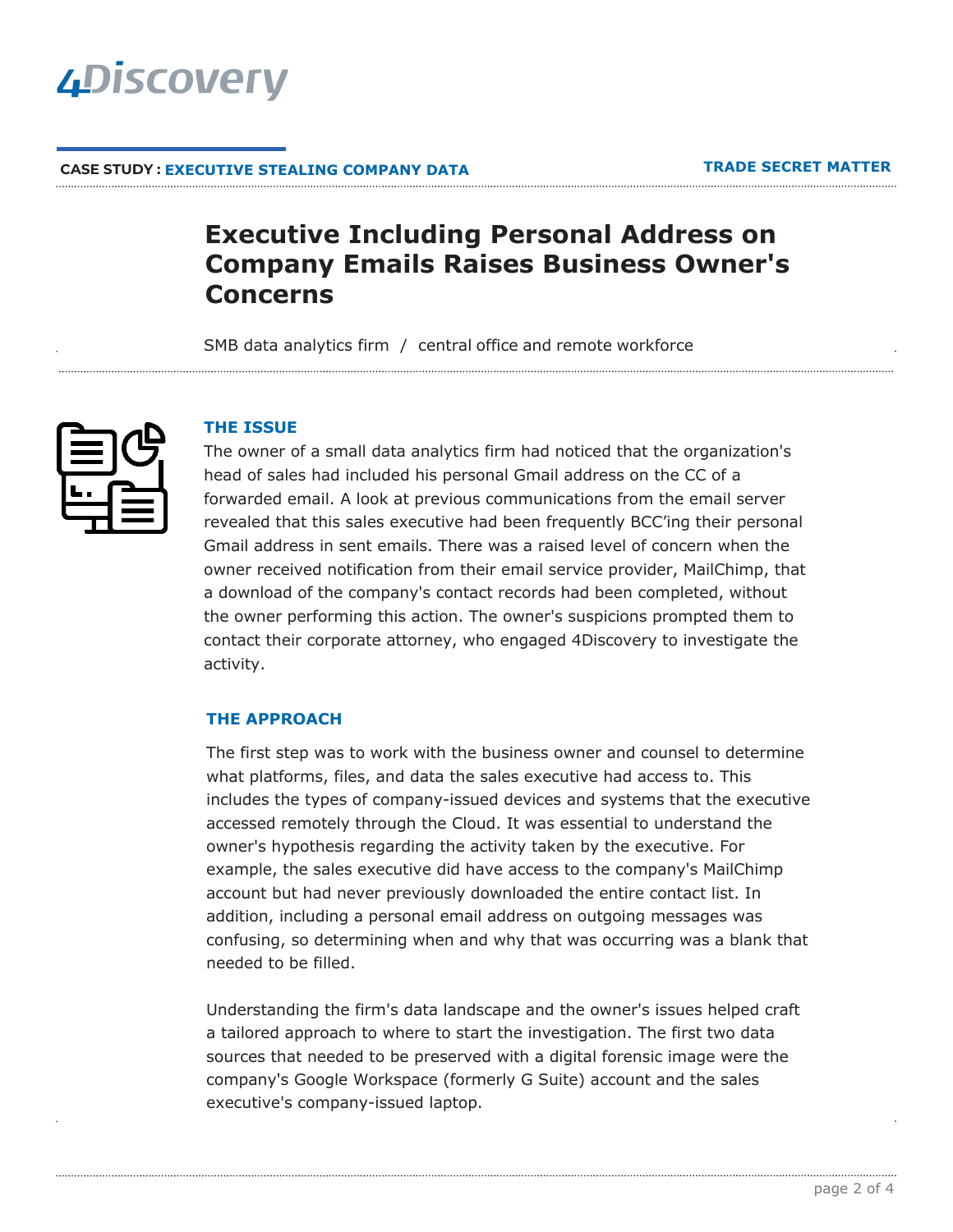# **4Discovery**

### **CASE STUDY : EXECUTIVE STEALING COMPANY DATA**

Upon analyzing the company's Google Workspace, which contains the corporate Gmail account, a manually added rule was active in the settings that included the sales executive's personal email address in the Bcc line of every email the executive sent. Looking in the Sent folder, this had been occurring for over six months. This rule covered every one of the executive's email messages, from simple transactional emails to those with attachments containing sensitive company information. A spreadsheet of these emails, including the attachment file names, was provided to the owner. The owner determined which of these attachments contained sensitive company data that shouldn't have left the organization through this information report of findings.

When analyzing the company-issued laptop, there wasn't any activity that would indicate data was being copied from the company to another destination. This included limited activity on the company laptop related to USB storage, internet browser history, downloads, and linking to the company's Google Workspace shared drives. Therefore, it was determined that the MailChimp contacts were not accessed from or downloaded to the executive's company-issued device.

Based on the finds of the Gmail forwarding rule and the lack of activity on the company laptop, the owner reached out to the executive to determine if they were using any other devices while working remotely. The owner confirmed with the executive that they had a personal device at home that they were using to conduct company business.



# **THE PIVOT**

The business owner's legal counsel drafted a TRO and requested that the executive's personal laptop be imaged and analyzed. After that analysis, it was identified that numerous activities were taken on the executive's personal device to exfiltrate company data. This included records of the company owner's personal USB drive (which contained a backup of the owner's computer as well as a number of personal documents and photos) being plugged into the executive's personal laptop on multiple occasions.